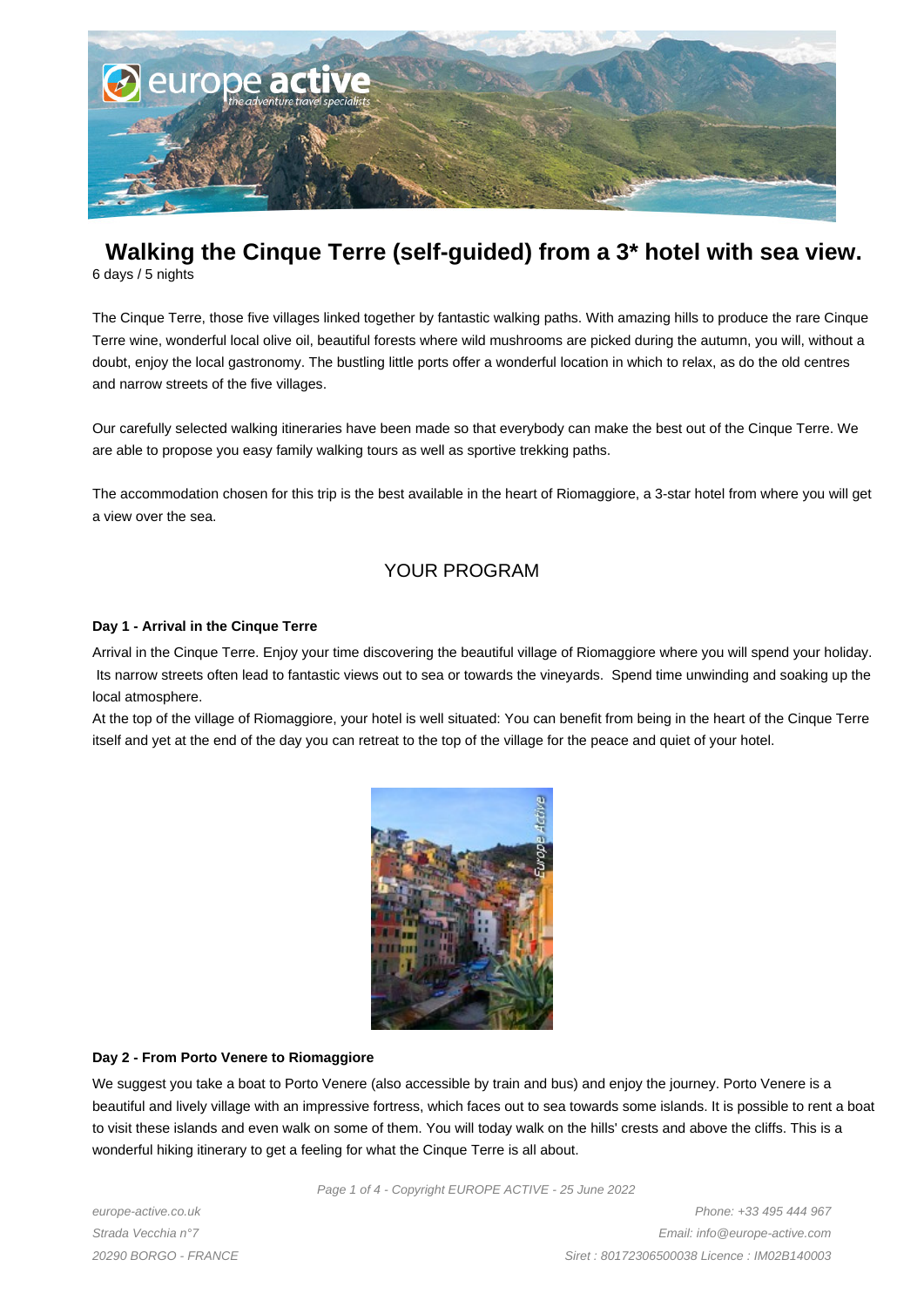

About 4H45. +600m, -600m.



# **Day 3 - From Vernazza to Riomaggiore**

A wonderful walk with splendid views over Vernazza and its towers before climbing up to the beautiful church of San Bernadino. After leaving the shaded pine forest you will follow a narrow path overlooking the sea, among vineyards. The panorama is simply breathtaking. From Volastra, you will walk downhill through olive groves to Manarola. From there, you will continue on the easy Via del Amore to get back to Riomaggiore.

About 4H30. +700m, -700m.



### **Day 4 - Chapels and churches path**

Today you will start your hike in Monterosso. After leaving the beautiful beach behind you, the steep climb leads you to the first chapel. This itinerary offers amazing views over Monterosso and Vernazza. The churches you will see are always set in fantastic locations overlooking the hills. A beautiful loop with stunning scenery. About 4H50. +670m, -670m.



Page 2 of 4 - Copyright EUROPE ACTIVE - 25 June 2022

europe-active.co.uk Strada Vecchia n°7 20290 BORGO - FRANCE

Phone: +33 495 444 967 Email: info@europe-active.com Siret : 80172306500038 Licence : IM02B140003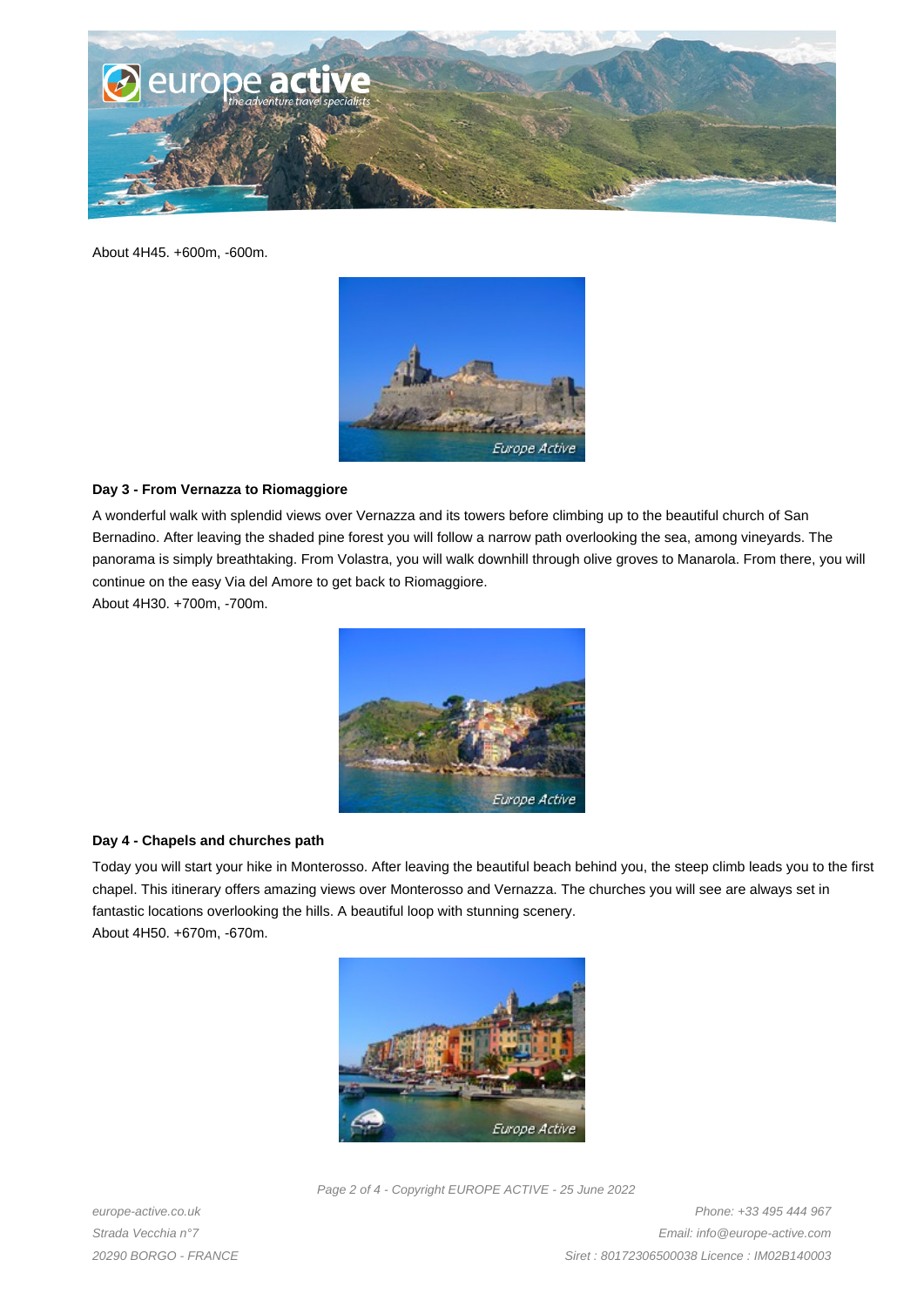

#### **Day 5 - From Monterosso to Levanto**

To end your walking week, we felt we had to take you to the furthest village in the area, Levanto. Although this is not the prettiest village in the area, its little streets are still charming. The coastal path we have chosen for you today will lead you from Monterosso to Levanto on a path much less walked than the other coastal itineraries and just as fantastic. After one hour of walking from Monterosso, you have a panoramic view point within the protected area of the "Punta Mesco" - do not forget your camera! On the path to Levanto, take five minutes to rest and taste the local wine. About 3H15. +200m, -200m.



## **Day 6 - End of stay**

Your holiday is over after breakfast. Feel free to ask us at the time of booking if you would like to have a longer holiday with additional walking routes or simply extra time to relax in the Cinque Terre!



# Additional information

# **TARIFFS**

Price from 870 euros per person.

# **OPTIONS**

Supplement for single room : 319 euros per person. Discount (per person) for a triple room : -60 euros per person.

Page 3 of 4 - Copyright EUROPE ACTIVE - 25 June 2022

europe-active.co.uk Strada Vecchia n°7 20290 BORGO - FRANCE

Phone: +33 495 444 967 Email: info@europe-active.com Siret : 80172306500038 Licence : IM02B140003